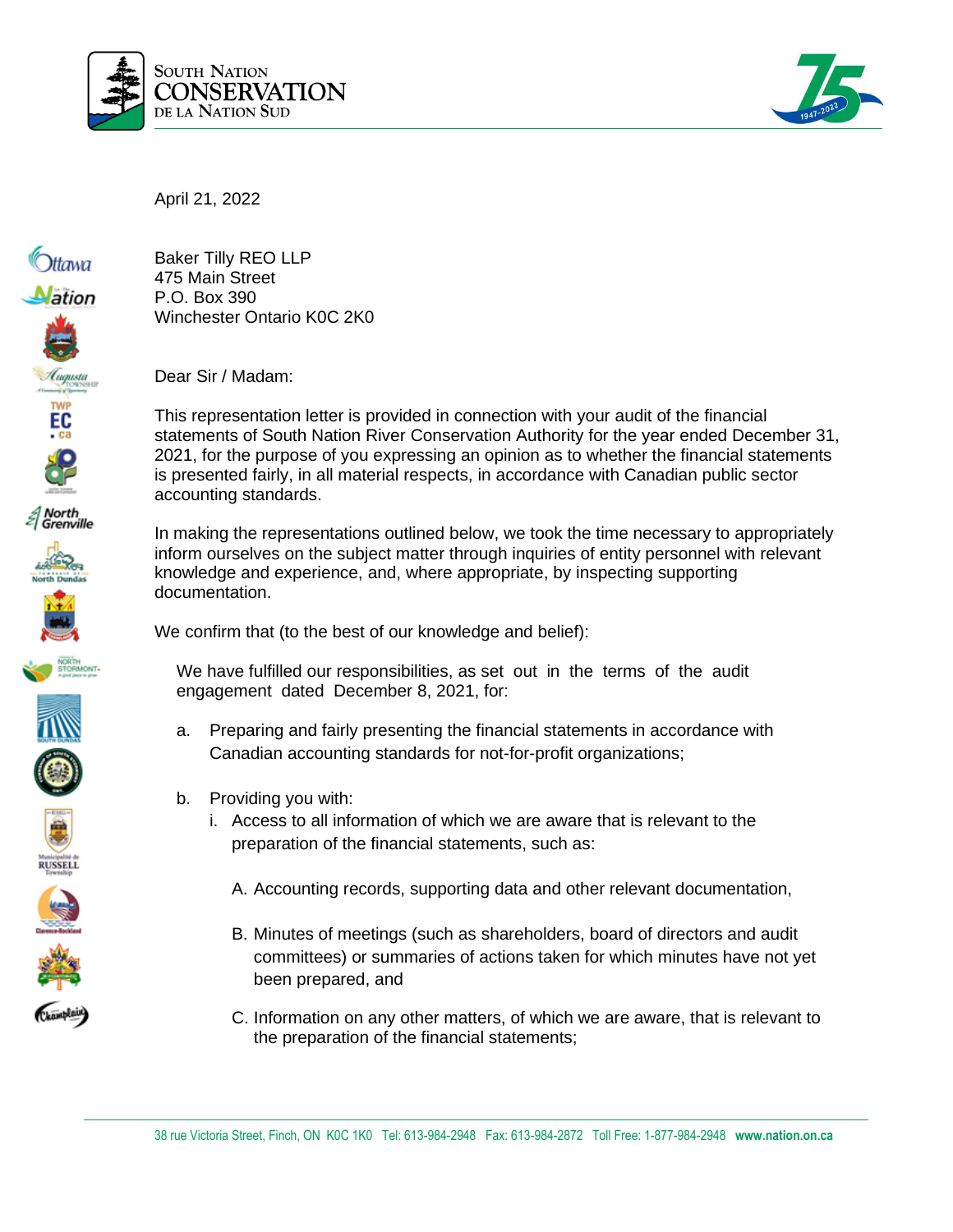



- ii. Additional information that you have requested from us for the purpose of the audit; and
- iii. Unrestricted access to persons within the entity from whom you determine it necessary to obtain audit evidence.
- c. Ensuring that all transactions have been recorded in the accounting records and are reflected in the financial statements; and
- d. Designing and implementing such internal control as we determined is necessary to enable the preparation of financial statements that are free from material misstatement, whether due to fraud or error. We have also communicated to you any deficiencies in the design and implementation or the maintenance of internal control over financial reporting of which management is aware.

#### **Fraud and Non Compliance**

We have disclosed to you:

- a. All of our knowledge in relation to actual, alleged or suspected fraud affecting the entity's financial statements involving:
	- i. Management;
	- ii. Employees who have significant roles in internal control; or
	- iii. Others where the fraud could have a material effect on the financial statements;
- b. All of our knowledge in relation to allegations of fraud or suspected fraud communicated by employees, former employees, analysts, regulators or others;
- c. All known instances of non-compliance or suspected non-compliance with laws and regulations, including all aspects of contractual agreements that should be considered when preparing the financial statements;
- d. All known, actual, or possible litigation and claims that should be considered when preparing the financial statements; and
- e. The results of our risk assessments regarding possible fraud or error in the financial statements.

# **Related Parties**

We confirm that there were no related-party relationships or transactions that occurred during the period.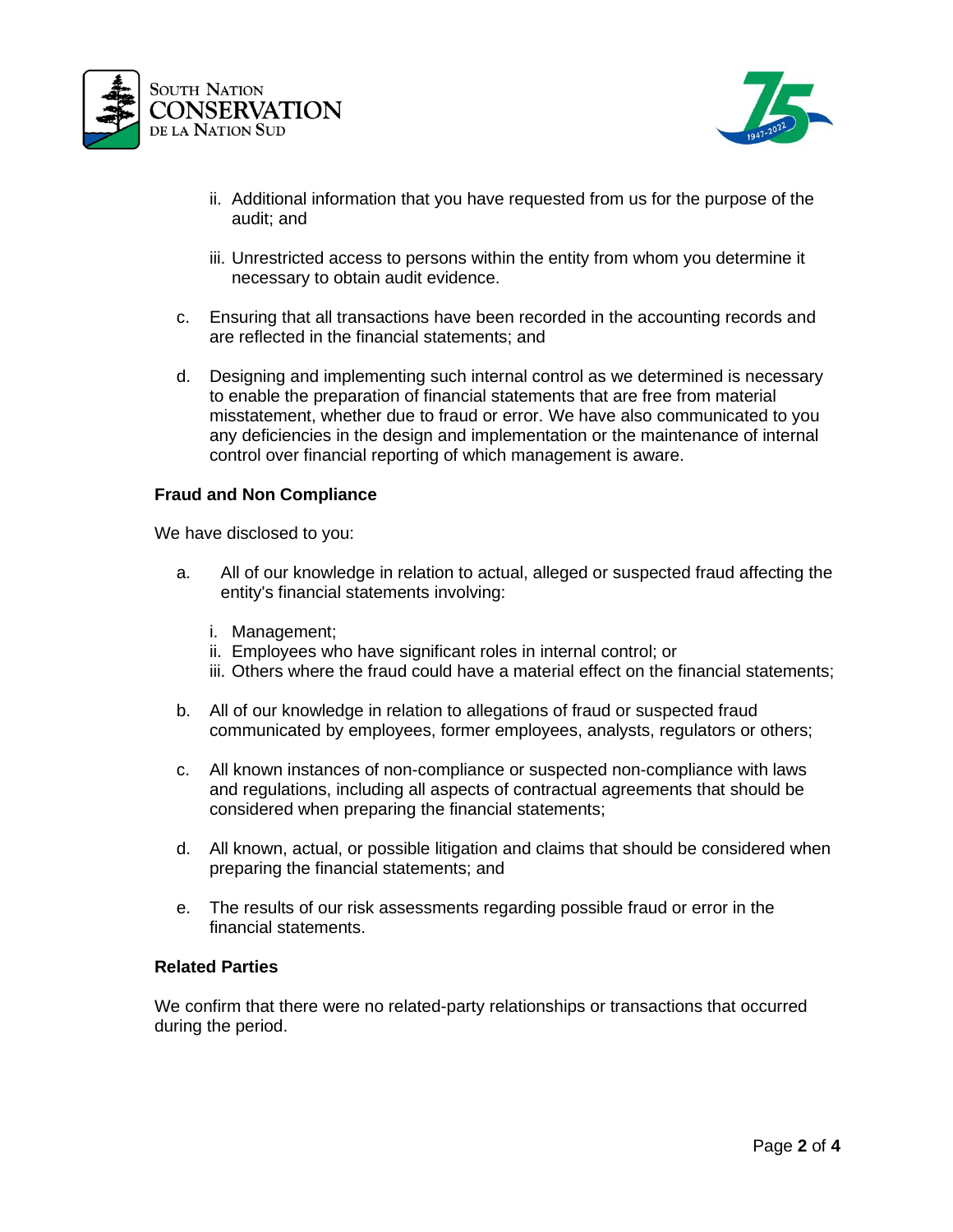



# **Estimates**

We acknowledge our responsibility for determining the accounting estimates required for the preparation of the financial statements in accordance with Canadian accounting standards for not-for-profit organizations. Those estimates reflect our judgment based on our knowledge and experience of past and current events, and on our assumptions about conditions we expect to exist and courses of action we expect to take. We confirm that the significant assumptions and measurement methods used by us in making accounting estimates, including those measured at fair value, are reasonable.

# **Subsequent Events**

All events subsequent to the date of the financial statements and for which Canadian accounting standards for not-for-profit organizations requires adjustment or disclosure have been adjusted or disclosed.

# **Commitments and Contingencies**

There are no commitments, contingent liabilities/assets or guarantees (written or oral) that should be disclosed in the financial statements. This includes liabilities arising from contract terms, illegal acts or possible illegal acts, and environmental matters that would have an impact on the financial statements.

#### **Adjustments**

We have reviewed, approved and recorded all of your proposed adjustments to our accounting records. This includes journal entries, changes to account coding, classification of certain transactions and preparation of, or changes to, certain accounting records.

#### **Accounting policies**

All significant accounting policies are disclosed in the financial statements and are consistent with those used in the previous period.

#### **Contractual compliance**

We have complied with the terms and conditions of all contractual agreements that could have a material effect, in the event of non-compliance, on the financial statements.

#### **Fair values**

We confirm that the significant assumptions used in arriving at the fair values of financial instruments as measured and disclosed in the financial statements are reasonable and appropriate in the circumstances.